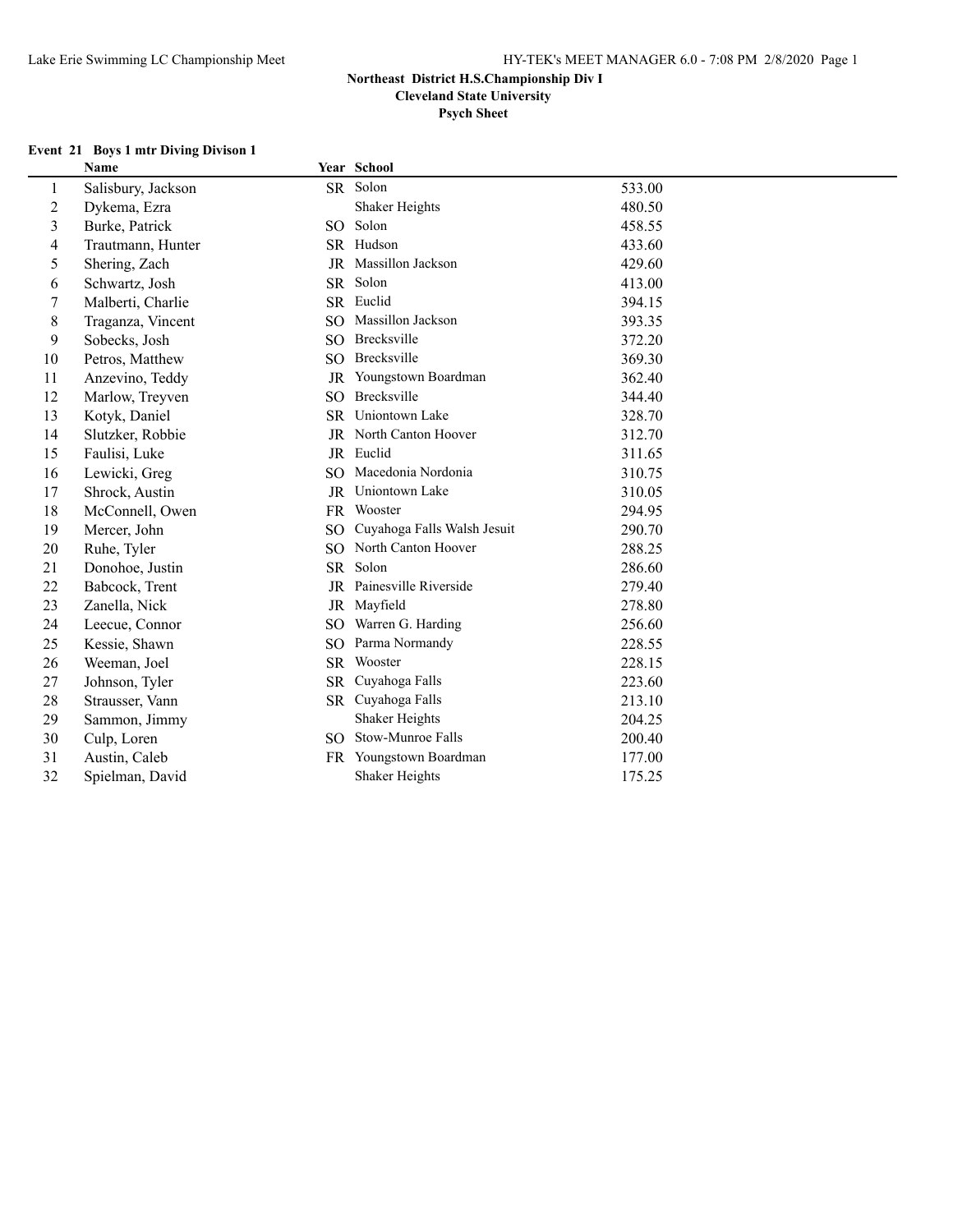## **Event 22 Boys 200 Yard Medley Relay Divison 1**

|    | Team                        | <b>Relay</b> | <b>Seed Time</b> |  |
|----|-----------------------------|--------------|------------------|--|
|    | North Canton Hoover         |              | 1:34.45          |  |
| 2  | Brecksville                 |              | 1:38.59          |  |
| 3  | Youngstown Boardman         |              | 1:38.67          |  |
| 4  | Cuyahoga Falls Walsh Jesuit |              | 1:41.19          |  |
| 5  | North Royalton              |              | 1:41.48          |  |
| 6  | Parma Normandy              |              | 1:41.74          |  |
| 7  | Green                       |              | 1:42.18          |  |
| 8  | Shaker Heights              |              | 1:43.12          |  |
| 9  | Massillon Jackson           |              | 1:44.10          |  |
| 10 | Solon                       |              | 1:44.36          |  |
| 11 | Cleveland Heights           |              | 1:44.50          |  |
| 12 | Hudson                      |              | 1:45.32          |  |
| 13 | Stow-Munroe Falls           |              | 1:45.46          |  |
| 14 | Kent Roosevelt              |              | 1:45.63          |  |
| 15 | Warren G. Harding           |              | 1:46.48          |  |
| 16 | <b>Akron Firestone</b>      |              | 1:46.57          |  |
| 17 | <b>Massillon Perry</b>      |              | 1:47.85          |  |
| 18 | Wooster                     |              | 1:47.96          |  |
| 19 | Massillon                   |              | 1:48.37          |  |
| 20 | Madison                     |              | 1:49.27          |  |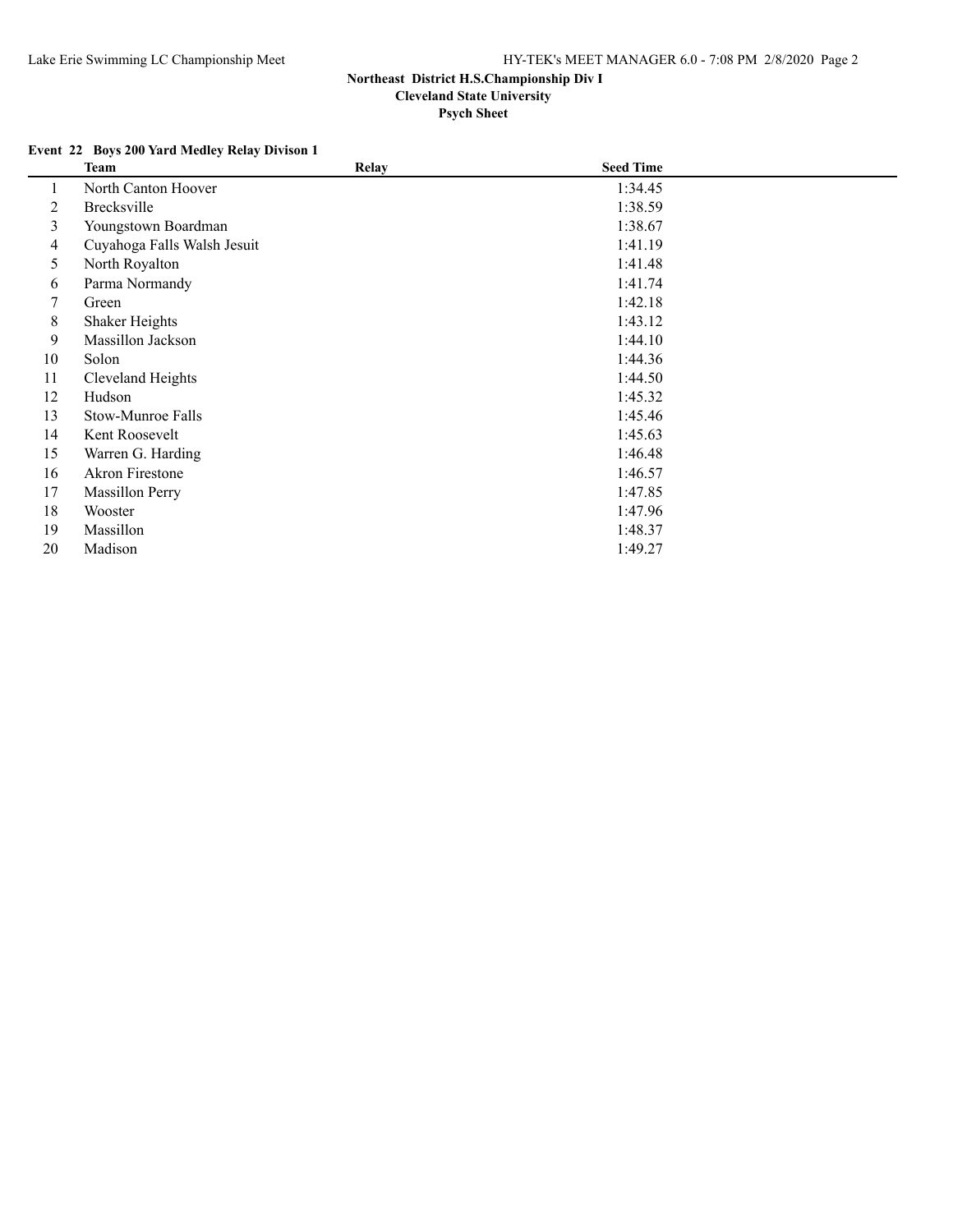**Psych Sheet**

#### **Event 23 Boys 200 Yard Freestyle Divison 1**

|                | <b>Name</b>        |                 | Year School                 | <b>Seed Time</b> |
|----------------|--------------------|-----------------|-----------------------------|------------------|
| 1              | Matthew, Thomas    |                 | SR Wooster                  | 1:43.08          |
| $\overline{c}$ | Stoia, Brandon     | SR              | Parma Normandy              | 1:43.37          |
| 3              | Cimera, Alex       | SO.             | Stow-Munroe Falls           | 1:44.56          |
| 4              | Bragg, TJ          | SO.             | North Canton Hoover         | 1:44.75          |
| 5              | Tuckerman, Caleb   |                 | SR Hudson                   | 1:45.49          |
| 6              | Cossin, Dylan      | JR              | Stow-Munroe Falls           | 1:47.29          |
| 7              | Bottomley, Bobby   |                 | SR North Royalton           | 1:47.60          |
| 8              | Tavens, Henry      | SO <sub>1</sub> | Solon                       | 1:48.91          |
| 9              | Krajcovic, Michael | SO.             | Barberton                   | 1:49.01          |
| 10             | Malnar, Jack       |                 | JR Brecksville              | 1:49.21          |
| 11             | Napholz, Trent     |                 | SR North Canton Hoover      | 1:49.47          |
| 12             | Sawicki, Roman     | <b>FR</b>       | Hudson                      | 1:49.53          |
| 13             | Linker, Will       | <b>SR</b>       | Youngstown Boardman         | 1:49.88          |
| 14             | Wintering, Alex    | <b>SR</b>       | Cuyahoga Falls Walsh Jesuit | 1:49.99          |
| 15             | Turnbull, Keith    | SO.             | Stow-Munroe Falls           | 1:50.11          |
| 16             | Rohweder, Eric     | <b>SR</b>       | Green                       | 1:50.13          |
| 17             | Stackpole, Jordan  | SR              | Youngstown Boardman         | 1:50.40          |
| 18             | Trattner, Tate     |                 | JR Hudson                   | 1:50.41          |
| 19             | Albrecht, Dylan    |                 | JR Hudson                   | 1:50.75          |
| 20             | Poggio, Nico       | <b>SR</b>       | Shaker Heights              | 1:50.81          |
| 21             | Gross, Ryan        | JR              | Solon                       | 1:51.20          |
| 22             | Ferrante, Anthony  | SO <sub>1</sub> | Mayfield                    | 1:51.41          |
| 23             | Bartel, Evan       | SR              | Twinsburg                   | 1:51.52          |
| 24             | Shaker, Isaac      | <b>JR</b>       | Solon                       | 1:51.85          |
| 25             | Kacki, Anthony     | JR              | North Royalton              | 1:52.06          |
| 26             | Hamad, Simon       | <b>JR</b>       | Cuyahoga Falls Walsh Jesuit | 1:52.14          |
| 27             | Baker, Luke        | SR              | Stow-Munroe Falls           | 1:52.19          |
| 28             | Green, Daniel      | SO.             | Akron Firestone             | 1:52.31          |
| 29             | Fearigo, Andrew    | <b>JR</b>       | Green                       | 1:52.77          |
| 30             | Strand-Fox, Tyler  |                 | SR Wooster                  | 1:52.87          |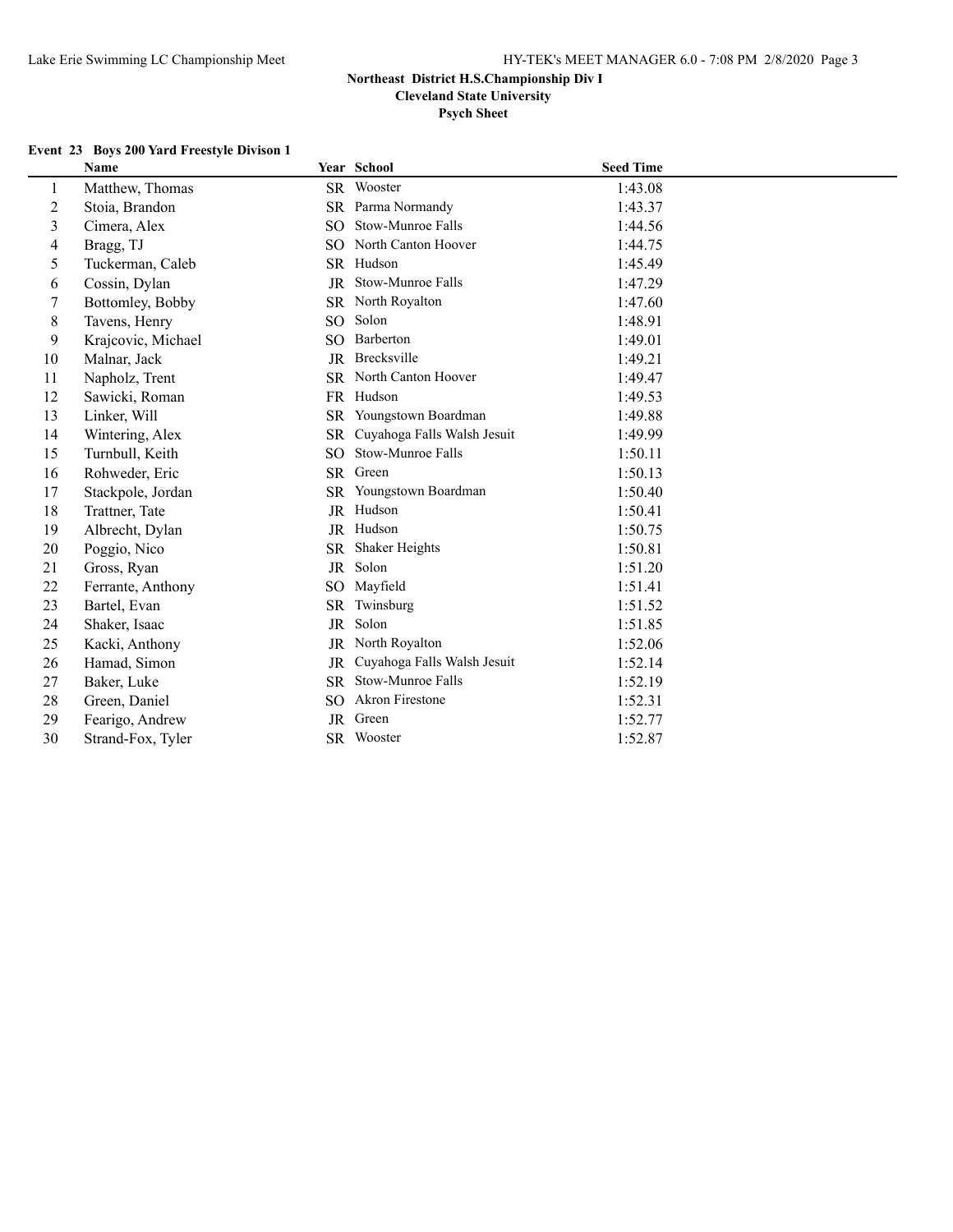**Psych Sheet**

# **Event 24 Boys 200 Yard IM Divison 1**

|                | Name                  |           | Year School                 | <b>Seed Time</b> |
|----------------|-----------------------|-----------|-----------------------------|------------------|
| 1              | Helmuth, Karl         |           | JR North Canton Hoover      | 1:57.61          |
| $\overline{c}$ | Neuman, Aiden         |           | JR Massillon Jackson        | 1:57.73          |
| 3              | Baylor, Seth          |           | JR Hudson                   | 1:59.99          |
| 4              | Novak, Luke           | JR        | Stow-Munroe Falls           | 2:01.04          |
| 5              | Florio, Aidan         | SO        | North Royalton              | 2:01.85          |
| 6              | Barzellato, Justin    |           | SO Kent Roosevelt           | 2:03.35          |
| 7              | Cappabianca, Vittorio |           | FR Hudson                   | 2:04.29          |
| 8              | Ehlers, Ryan          |           | SO North Canton Hoover      | 2:05.46          |
| 9              | Martinez, Benjamin    |           | JR Hudson                   | 2:05.48          |
| 10             | Huff, James           | SO.       | Cleveland Heights           | 2:05.75          |
| 11             | Renninger, Blake      |           | SR Green                    | 2:06.50          |
| 12             | Brown, Sean           |           | SR North Canton Hoover      | 2:06.93          |
| 13             | Mascola, Siman        | JR        | Youngstown Boardman         | 2:07.48          |
| 14             | Cucu, Michael         | <b>FR</b> | Parma Normandy              | 2:07.66          |
| 15             | Vizmeg, Alek          |           | SR Hudson                   | 2:07.70          |
| 16             | Myers, Caleb          | <b>SR</b> | Stow-Munroe Falls           | 2:08.39          |
| 17             | Lenz, Luke            | SO.       | Cuyahoga Falls Walsh Jesuit | 2:09.70          |
| 18             | Fast, Ethan           | SO.       | Green                       | 2:10.34          |
| 19             | Perez Reyes, Victor   | SO.       | Solon                       | 2:10.81          |
| 20             | Szoke, David          | <b>JR</b> | Shaker Heights              | 2:12.06          |
| 21             | Schiavone, Matt       | <b>SR</b> | Shaker Heights              | 2:12.09          |
| 22             | Satterfield, Caleb    | <b>FR</b> | Youngstown Boardman         | 2:12.95          |
| 23             | Solonche, Logan       | <b>FR</b> | Solon                       | 2:12.99          |
| 24             | Jaladi, Srujan        |           | SR Solon                    | 2:13.74          |
| 25             | Zampogna, William     |           | FR Solon                    | 2:14.96          |
| 26             | Pickett, Owen         |           | FR Akron Firestone          | 2:15.00          |
| 27             | Schweikert, Thomas    |           | FR Green                    | 2:15.96          |
| 28             | Tackett, Conner       |           | JR Mentor                   | 2:16.82          |
| 29             | Miller, Dillon        | JR        | Madison                     | 2:17.01          |
| 30             | Gemmen, Caleb         |           | SO Mentor                   | 2:17.78          |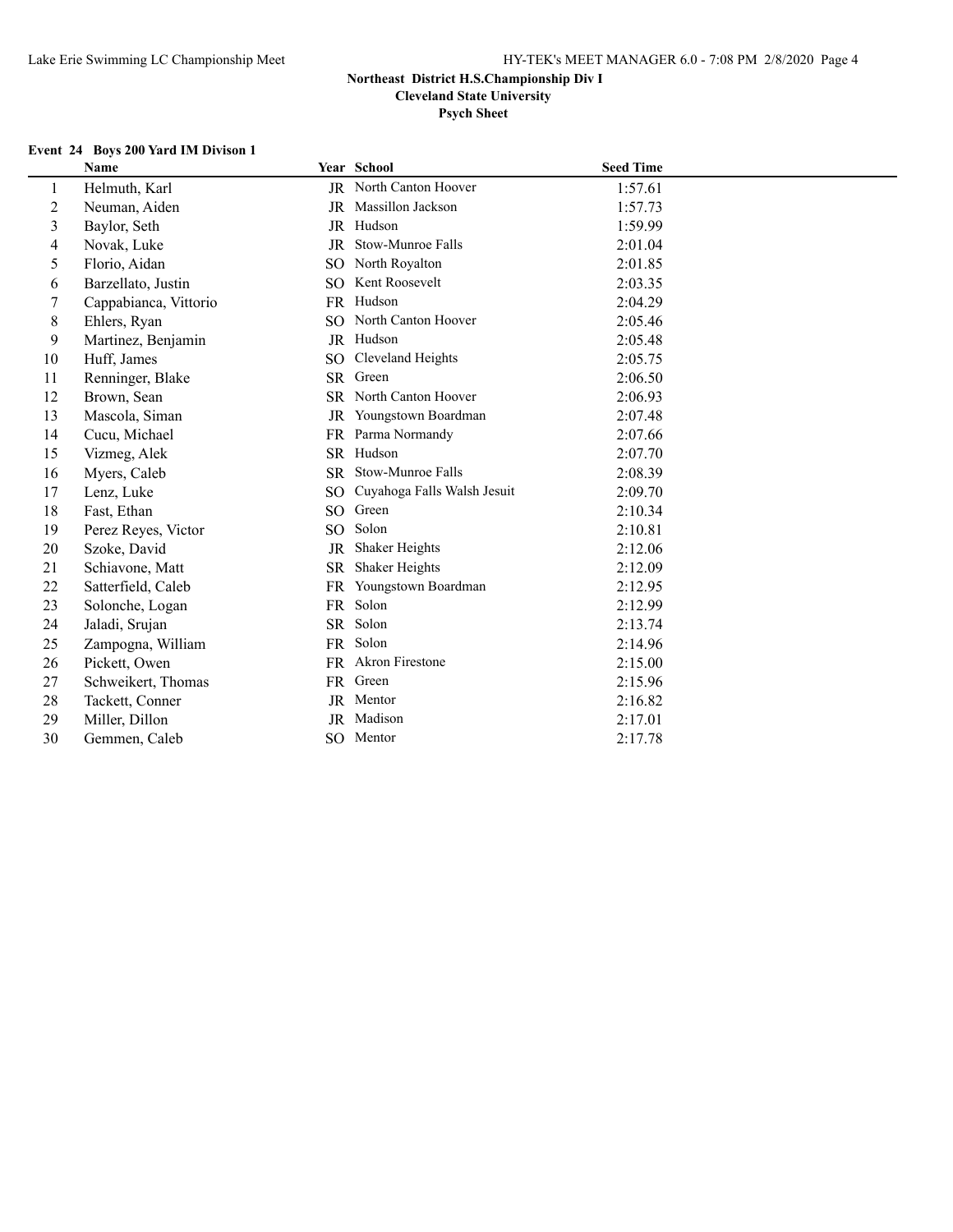**Cleveland State University**

**Psych Sheet**

#### **Event 25 Boys 50 Yard Freestyle Divison 1**

|                  | <b>Name</b>         |           | Year School                 | <b>Seed Time</b> |
|------------------|---------------------|-----------|-----------------------------|------------------|
| 1                | Krusinski, Pete     |           | SR Brecksville              | 20.75            |
| $\boldsymbol{2}$ | Doerrer, Mason      |           | SR Green                    | 21.83            |
| $\overline{3}$   | Aldewereld, Luca    | <b>JR</b> | North Royalton              | 21.87            |
| 4                | Mitchell, Jake      | SR        | North Canton Hoover         | 21.90            |
| 5                | Chenault, Hershel   | <b>SR</b> | Canton Glen Oak             | 21.99            |
| 6                | Flatley, River      | SR        | Youngstown Boardman         | 22.09            |
| 7                | Cunningham, Nick    | SR        | Mayfield                    | 22.28            |
| $\,8$            | Jones, Nolan        | <b>SR</b> | Kent Roosevelt              | 22.28            |
| 9                | Knoch, Braden       | SR        | Canton Glen Oak             | 22.30            |
| 10               | Hakimian, Nic       | JR        | Parma Heights Valley Forge  | 22.30            |
| 11               | Leecue, Brendan     | <b>SR</b> | Warren G. Harding           | 22.46            |
| 12               | Evans, Jim          |           | SR North Canton Hoover      | 22.54            |
| 13               | Ward, Kyle          | SR.       | Wooster                     | 22.56            |
| 14               | Boucher, Jaden      | JR        | Wooster                     | 22.70            |
| 15               | Michael, Ben        | SR -      | <b>Akron Firestone</b>      | 22.73            |
| 16               | Haines, Jaden       | <b>JR</b> | Massillon Jackson           | 22.87            |
| 17               | Studer, Layne       | FR.       | Canton Glen Oak             | 22.87            |
| 18               | Wagner, Ryan        | <b>SO</b> | Cuyahoga Falls Walsh Jesuit | 22.96            |
| 19               | Almassri, Rami      | JR        | Parma Normandy              | 23.01            |
| 20               | Holmes, Dylan       | <b>SR</b> | Cuyahoga Falls              | 23.11            |
| 21               | Hribar, Mark        | <b>JR</b> | Madison                     | 23.18            |
| 22               | Thayer, Samuel      | SO.       | Massillon Jackson           | 23.19            |
| 23               | Strasburg, Jacob    | <b>SR</b> | Shaker Heights              | 23.20            |
| 24               | McGuire, Fynn       | <b>SR</b> | Massillon                   | 23.22            |
| 25               | Hapyuk, Yaro        | JR        | North Royalton              | 23.30            |
| 26               | Harlock, Derek      | SO.       | Uniontown Lake              | 23.31            |
| 27               | Boggs, Will         | SR.       | Stow-Munroe Falls           | 23.33            |
| 28               | Marhofer, Samuel    | SR.       | Cuyahoga Falls Walsh Jesuit | 23.34            |
| 29               | Kaucic, Brian       | <b>SR</b> | Eastlake North              | 23.41            |
| 30               | Komyushenko, Nikita |           | SR Brecksville              | 23.41            |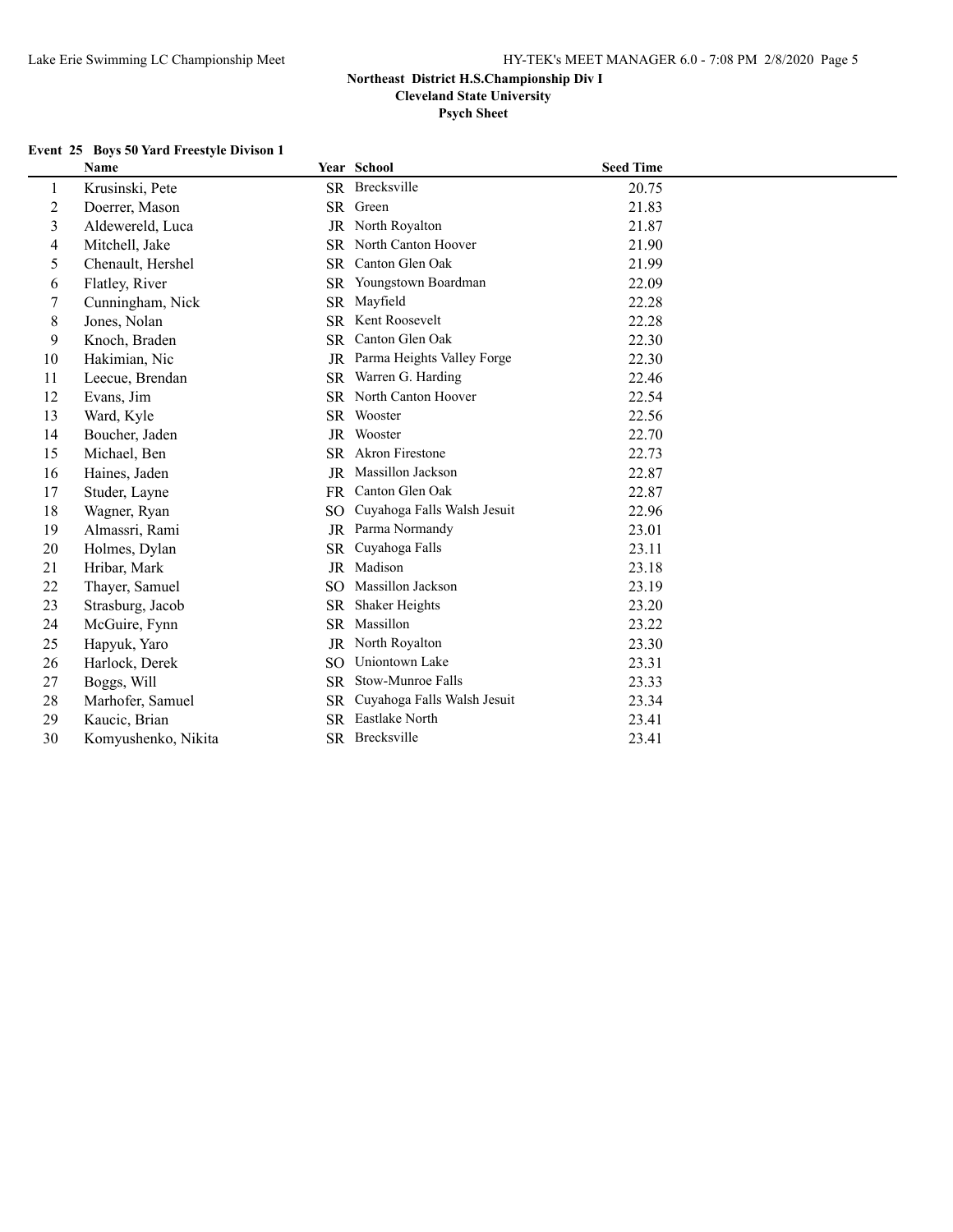**Cleveland State University**

# **Psych Sheet**

# **Event 26 Boys 100 Yard Butterfly Divison 1**

|                | <b>Name</b>       |           | <b>Year School</b>     | <b>Seed Time</b> |
|----------------|-------------------|-----------|------------------------|------------------|
| 1              | Cimera, Alex      | SO        | Stow-Munroe Falls      | 51.47            |
| $\overline{2}$ | Bottomley, Bobby  | SR.       | North Royalton         | 51.67            |
| 3              | Basista, Noah     | <b>SR</b> | Youngstown Boardman    | 51.70            |
| 4              | Marshall, Jonny   | FR        | <b>Akron Firestone</b> | 52.55            |
| 5              | DunLany, Matthew  | SR.       | Youngstown Boardman    | 52.74            |
| 6              | Murlin, Charlie   | <b>SR</b> | Shaker Heights         | 52.86            |
| $\tau$         | Bragg, TJ         | SO.       | North Canton Hoover    | 53.31            |
| 8              | Lawrence, Jake    |           | JR Austintown Fitch    | 53.56            |
| 9              | Leecue, Brendan   | SR.       | Warren G. Harding      | 53.86            |
| 10             | Escano, Dylan     |           | FR Brecksville         | 54.35            |
| 11             | Hickin, Jacob     | <b>FR</b> | Stow-Munroe Falls      | 54.42            |
| 12             | Kampman, Calvin   | SR.       | Hudson                 | 54.44            |
| 13             | Stackpole, Jordan | SR.       | Youngstown Boardman    | 54.89            |
| 14             | Evans, Jim        | SR.       | North Canton Hoover    | 54.94            |
| 15             | Ketler, Andrew    |           | FR Hudson              | 54.98            |
| 16             | Doerrer, Parker   | <b>JR</b> | Green                  | 55.04            |
| 17             | Aldewereld, Luca  | JR        | North Royalton         | 55.17            |
| 18             | Almassri, Rami    | <b>JR</b> | Parma Normandy         | 55.23            |
| 19             | Raser, Paul       | SO.       | Mentor                 | 55.99            |
| 20             | Fearigo, Andrew   | JR        | Green                  | 56.12            |
| 21             | Meyer, Mason      |           | SR Hudson              | 56.15            |
| 22             | Muhlenkamp, Jonas | JR        | North Canton Hoover    | 56.75            |
| 23             | Gasper, Dominic   | SO.       | <b>Akron Firestone</b> | 56.87            |
| 24             | Evans, John       | <b>SR</b> | North Canton Hoover    | 57.08            |
| 25             | Hapyuk, Yaro      | JR        | North Royalton         | 57.09            |
| 26             | Weinland, Jonah   | <b>JR</b> | Massillon Jackson      | 57.37            |
| 27             | Kazempour, Cyrus  | <b>SR</b> | <b>Akron Firestone</b> | 57.70            |
| 28             | Maurer, Blayne    | FR        | Canton Glen Oak        | 58.05            |
| 29             | Balas, Cameron    | SR.       | Wooster                | 58.32            |
| 30             | Clemens, Ethan    |           | SO Hudson              | 58.79            |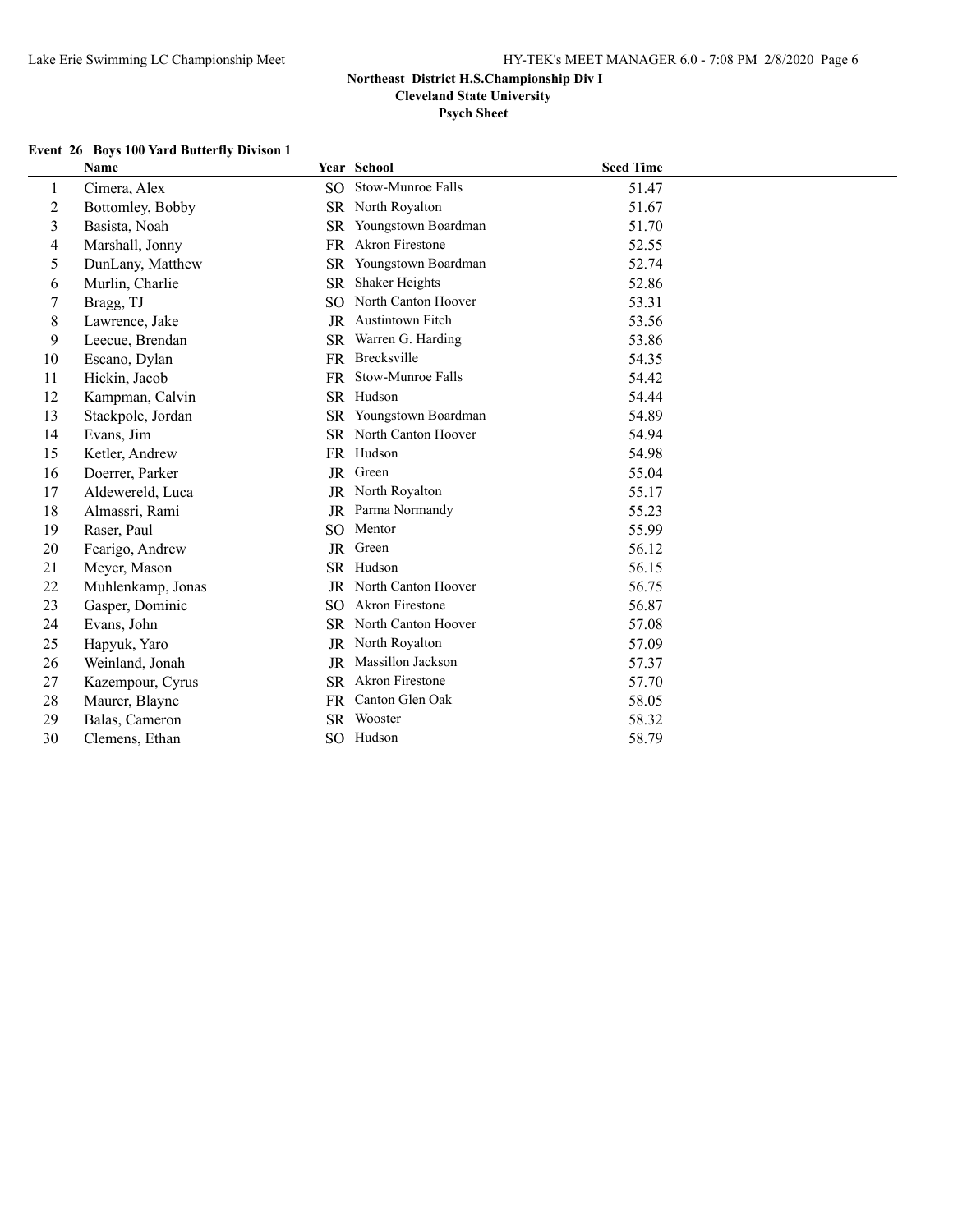#### **Psych Sheet**

## **Event 27 Boys 100 Yard Freestyle Divison 1**

|                  | <b>Name</b>           |                 | Year School                    | <b>Seed Time</b> |
|------------------|-----------------------|-----------------|--------------------------------|------------------|
| 1                | Smesko, Kaden         | <b>SR</b>       | Cuyahoga Falls Walsh Jesuit    | 46.88            |
| $\boldsymbol{2}$ | Matthew, Thomas       |                 | SR Wooster                     | 47.32            |
| $\mathfrak{Z}$   | Doerrer, Mason        | <b>SR</b>       | Green                          | 47.58            |
| 4                | O'Connor, Christopher |                 | SR North Canton Hoover         | 48.07            |
| 5                | Peters, Aidan         | SO.             | Cleveland Heights              | 48.49            |
| 6                | Lochridge, Mack       |                 | JR North Canton Hoover         | 48.51            |
| 7                | Knoch, Braden         | <b>SR</b>       | Canton Glen Oak                | 48.61            |
| 8                | Cunningham, Nick      |                 | SR Mayfield                    | 48.84            |
| 9                | Linker, Will          | <b>SR</b>       | Youngstown Boardman            | 48.86            |
| 10               | Krajcovic, Michael    | SO.             | Barberton                      | 48.96            |
| 11               | Ward, Kyle            | SR.             | Wooster                        | 49.15            |
| 12               | Jones, Nolan          |                 | SR Kent Roosevelt              | 49.48            |
| 13               | Mitchell, Jake        |                 | SR North Canton Hoover         | 49.57            |
| 14               | Tavens, Henry         | SO.             | Solon                          | 49.59            |
| 15               | Constable, Andrew     | SO <sub>2</sub> | Hudson                         | 49.69            |
| 16               | Michael, Ben          | <b>SR</b>       | <b>Akron Firestone</b>         | 50.22            |
| 17               | Sullivan, Boston      | SO.             | North Canton Hoover            | 50.25            |
| 18               | Kampman, Calvin       |                 | SR Hudson                      | 50.33            |
| 19               | Holmes, Dylan         | <b>SR</b>       | Cuyahoga Falls                 | 50.35            |
| 20               | Boggs, Will           | <b>SR</b>       | Stow-Munroe Falls              | 50.42            |
| 21               | Trattner, Tate        |                 | JR Hudson                      | 50.60            |
| 22               | Poggio, Nico          | <b>SR</b>       | Shaker Heights                 | 50.66            |
| 23               | Byers, Nate           | JR              | Green                          | 50.74            |
| 24               | Wintering, Alex       | SR              | Cuyahoga Falls Walsh Jesuit    | 50.85            |
| 25               | Hribar, Mark          |                 | JR Madison                     | 50.91            |
| 26               | Szabo, Ruben          |                 | FR Hudson                      | 50.95            |
| 27               | McGuire, Fynn         |                 | SR Massillon                   | 51.15            |
| 28               | Scantling, James      |                 | SR Akron Firestone             | 51.21            |
| 29               | Dorenkott, William    | SO.             | Stow-Munroe Falls              | 51.27            |
| 30               | Marhofer, Samuel      |                 | SR Cuyahoga Falls Walsh Jesuit | 51.35            |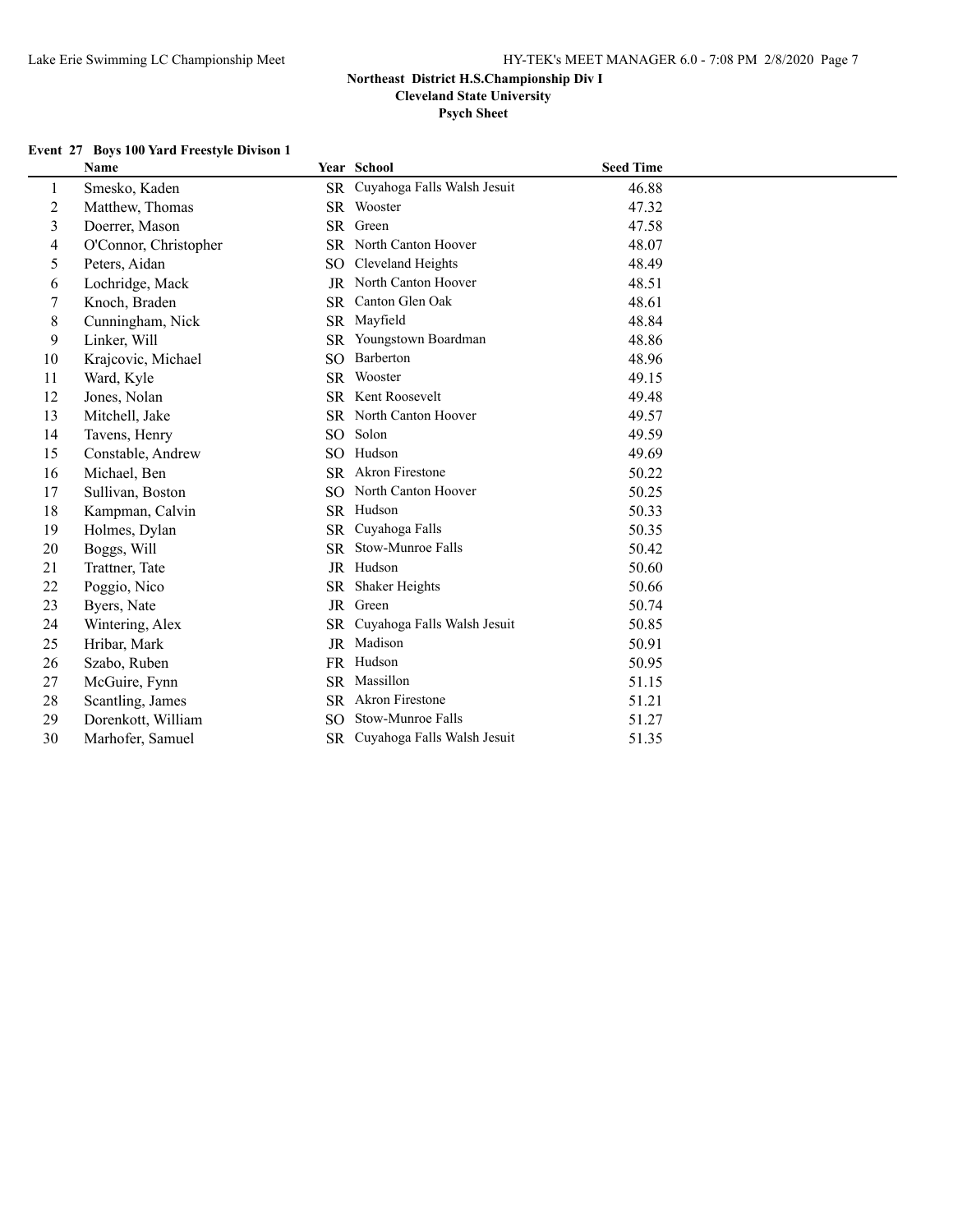**Psych Sheet**

#### **Event 28 Boys 500 Yard Freestyle Divison 1**

|                | Name                  |           | Year School                 | <b>Seed Time</b> |
|----------------|-----------------------|-----------|-----------------------------|------------------|
| $\mathbf{1}$   | Cossin, Dylan         |           | JR Stow-Munroe Falls        | 4:43.77          |
| $\overline{2}$ | Tuckerman, Caleb      |           | SR Hudson                   | 4:47.53          |
| $\overline{3}$ | Napholz, Trent        |           | SR North Canton Hoover      | 4:48.92          |
| 4              | Cappabianca, Vittorio |           | FR Hudson                   | 4:51.24          |
| 5              | Gorbachev, Denis      |           | SR Solon                    | 4:52.29          |
| 6              | Baylor, Seth          |           | JR Hudson                   | 4:53.87          |
| 7              | DunLany, Matthew      |           | SR Youngstown Boardman      | 4:55.42          |
| 8              | Shaker, Isaac         | JR        | Solon                       | 4:59.01          |
| 9              | Rohweder, Eric        | SR        | Green                       | 4:59.88          |
| 10             | Brown, Sean           |           | SR North Canton Hoover      | 5:00.28          |
| 11             | Ferrante, Anthony     | SO.       | Mayfield                    | 5:00.54          |
| 12             | DunLany, Ethan        |           | FR Youngstown Boardman      | 5:00.64          |
| 13             | Doerrer, Parker       | JR        | Green                       | 5:01.78          |
| 14             | Ellman, Blake         | SO.       | Solon                       | 5:03.67          |
| 15             | Baker, Luke           | <b>SR</b> | Stow-Munroe Falls           | 5:04.72          |
| 16             | Ketler, Andrew        | <b>FR</b> | Hudson                      | 5:04.85          |
| 17             | Cailor, Carter        | SO.       | Youngstown Boardman         | 5:05.62          |
| 18             | Kacki, Anthony        | <b>JR</b> | North Royalton              | 5:06.13          |
| 19             | Hamad, Simon          | <b>JR</b> | Cuyahoga Falls Walsh Jesuit | 5:06.53          |
| 20             | Ferrante, Christian   | JR        | Massillon Jackson           | 5:07.13          |
| 21             | Strand-Fox, Tyler     | SR.       | Wooster                     | 5:08.96          |
| 22             | Green, Daniel         | SO.       | <b>Akron Firestone</b>      | 5:09.72          |
| 23             | Yazhbin, Andre        | JR        | Solon                       | 5:12.65          |
| 24             | Springer, Cody        | JR        | Massillon Perry             | 5:13.28          |
| 25             | Osciak, Luke          | <b>SR</b> | Cuyahoga Falls Walsh Jesuit | 5:14.24          |
| 26             | O'Brien, Quaid        | <b>JR</b> | Cuyahoga Falls Walsh Jesuit | 5:15.05          |
| 27             | Bittner, Brennen      | SO.       | Willoughby South            | 5:16.32          |
| 28             | Steen, Mason          | SO.       | Painesville Riverside       | 5:17.21          |
| 29             | Meyer, Kevin          | SO.       | Mentor                      | 5:17.26          |
| 30             | Hastings, Daniel      |           | SO Massillon Jackson        | 5:18.99          |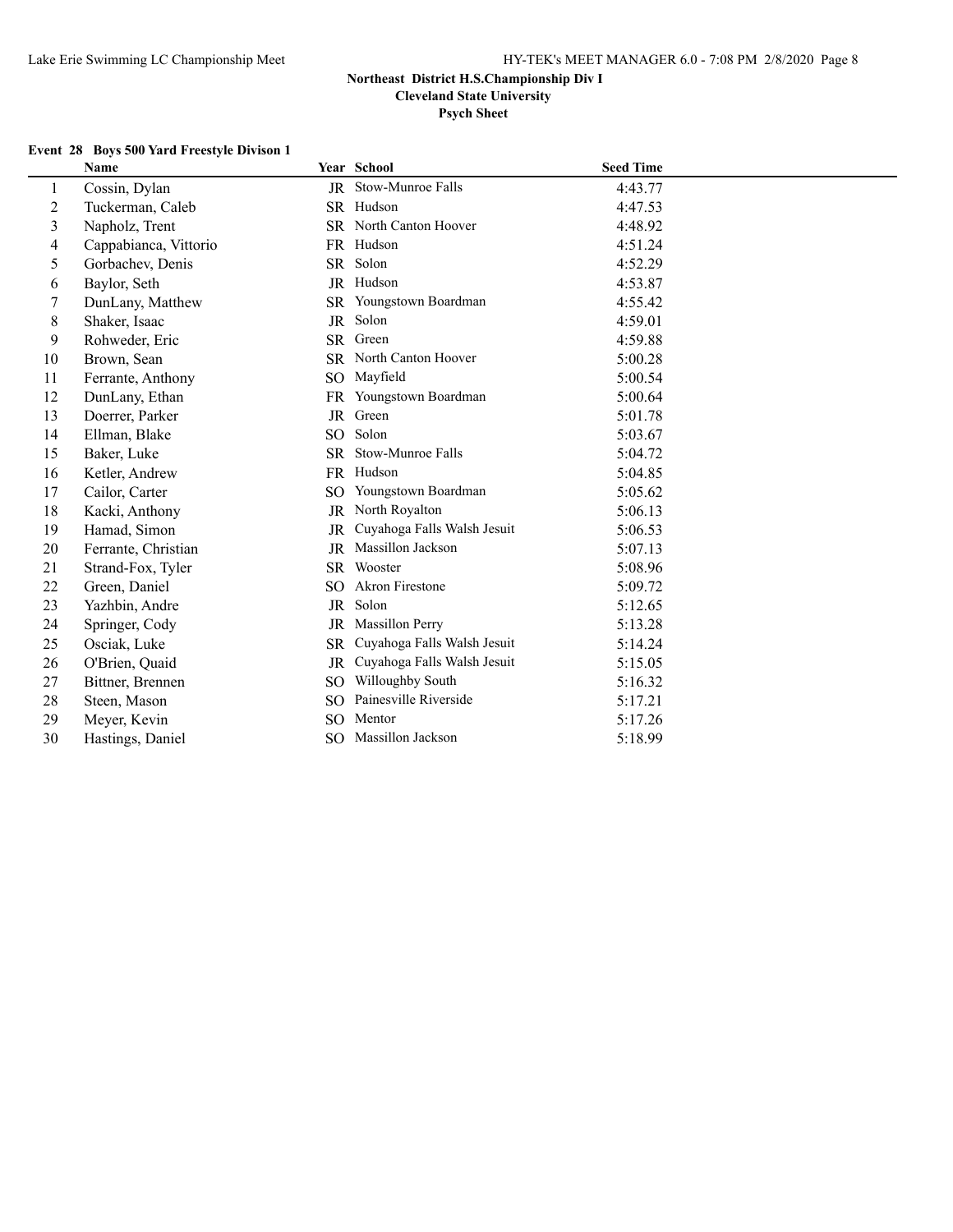## **Event 29 Boys 200 Yard Freestyle Relay Divison 1**

|    | <b>Team</b>                 | Relay | <b>Seed Time</b> |  |
|----|-----------------------------|-------|------------------|--|
|    | North Canton Hoover         |       | 1:27.70          |  |
| 2  | Brecksville                 |       | 1:28.61          |  |
| 3  | Wooster                     |       | 1:28.84          |  |
| 4  | Canton Glen Oak             |       | 1:29.14          |  |
| 5  | North Royalton              |       | 1:29.70          |  |
| 6  | Hudson                      |       | 1:29.82          |  |
|    | Stow-Munroe Falls           |       | 1:30.26          |  |
| 8  | Youngstown Boardman         |       | 1:30.90          |  |
| 9  | Akron Firestone             |       | 1:31.10          |  |
| 10 | Cuyahoga Falls Walsh Jesuit |       | 1:32.45          |  |
| 11 | Green                       |       | 1:32.72          |  |
| 12 | Shaker Heights              |       | 1:33.11          |  |
| 13 | Cleveland Heights           |       | 1:33.15          |  |
| 14 | Parma Normandy              |       | 1:33.48          |  |
| 15 | Kent Roosevelt              |       | 1:34.25          |  |
| 16 | Mentor                      |       | 1:35.77          |  |
| 17 | Mayfield                    |       | 1:36.23          |  |
| 18 | Madison                     |       | 1:36.73          |  |
| 19 | Solon                       |       | 1:36.97          |  |
| 20 | Warren G. Harding           |       | 1:37.49          |  |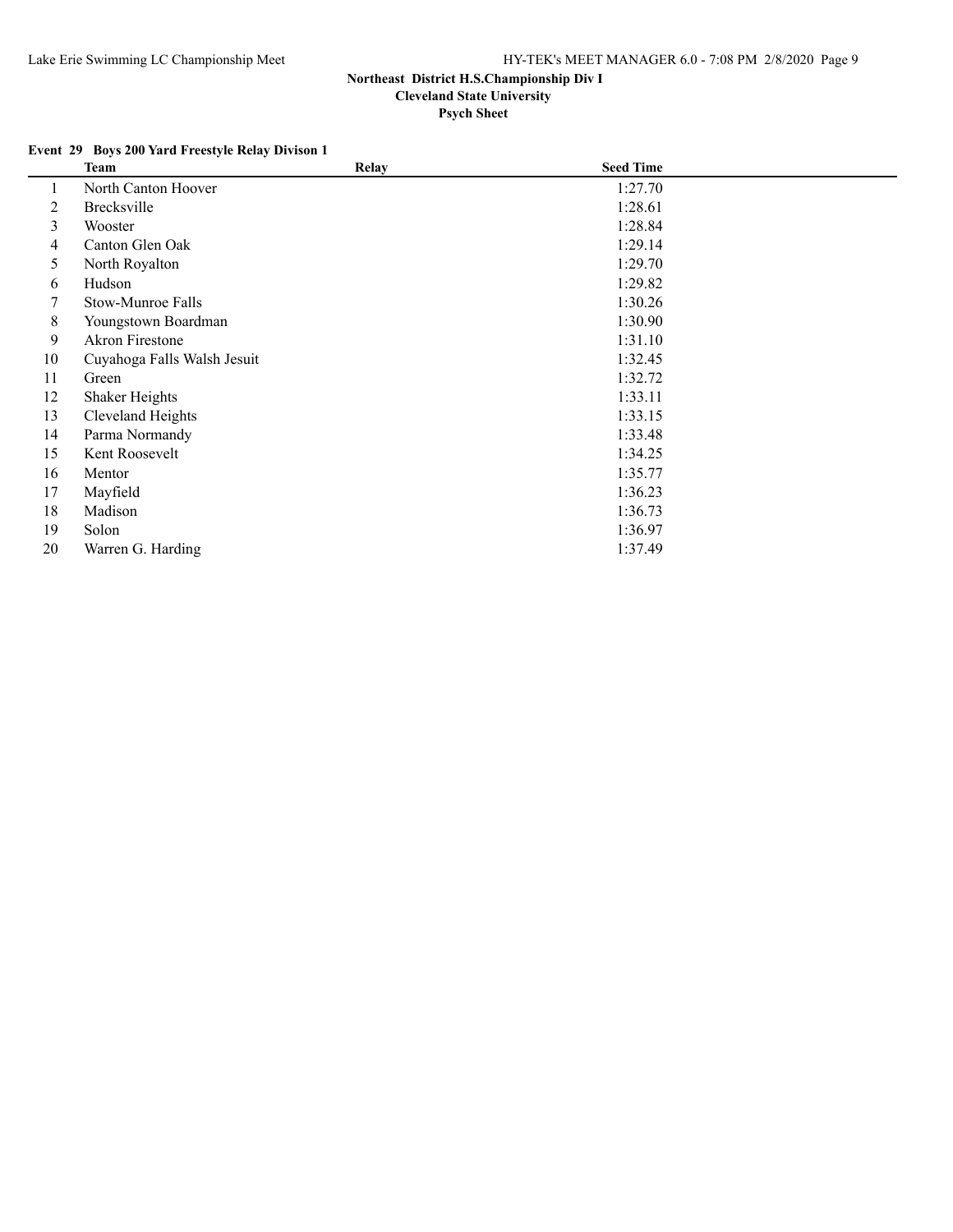**Psych Sheet**

# **Event 30 Boys 100 Yard Backstroke Divison 1**

|                  | <b>Name</b>           |                 | Year School                 | <b>Seed Time</b> |
|------------------|-----------------------|-----------------|-----------------------------|------------------|
| 1                | Smesko, Kaden         | <b>SR</b>       | Cuyahoga Falls Walsh Jesuit | 49.75            |
| $\boldsymbol{2}$ | O'Connor, Christopher | SR              | North Canton Hoover         | 49.88            |
| $\overline{3}$   | Marshall, Jonny       | FR              | Akron Firestone             | 50.51            |
| 4                | Neuman, Aiden         | JR              | Massillon Jackson           | 52.89            |
| 5                | Renninger, Blake      |                 | SR Green                    | 54.94            |
| 6                | Novak, Luke           | JR              | Stow-Munroe Falls           | 55.22            |
| $\tau$           | Lawrence, Jake        | JR.             | <b>Austintown Fitch</b>     | 55.71            |
| $\,8$            | Flatley, River        | <b>SR</b>       | Youngstown Boardman         | 55.77            |
| 9                | Peters, Aidan         | SO              | Cleveland Heights           | 56.29            |
| 10               | Schiavone, Matt       | SR.             | Shaker Heights              | 56.34            |
| 11               | Gross, Ryan           | JR              | Solon                       | 56.51            |
| 12               | Hakimian, Nic         | JR              | Parma Heights Valley Forge  | 56.61            |
| 13               | Turnbull, Keith       | SO.             | Stow-Munroe Falls           | 56.83            |
| 14               | Budd, Noah            | SO <sub>1</sub> | Green                       | 56.91            |
| 15               | Evans, John           |                 | SR North Canton Hoover      | 57.08            |
| 16               | Albrecht, Dylan       |                 | JR Hudson                   | 57.14            |
| 17               | Muhlenkamp, Jonas     | JR              | North Canton Hoover         | 57.15            |
| 18               | Dorenkott, William    | SO.             | Stow-Munroe Falls           | 57.51            |
| 19               | Meyer, Mason          |                 | SR Hudson                   | 57.64            |
| 20               | Haines, Jaden         | JR              | Massillon Jackson           | 57.69            |
| 21               | Sawicki, Roman        |                 | FR Hudson                   | 57.79            |
| 22               | Kvach, Evan           | FR.             | Macedonia Nordonia          | 58.01            |
| 23               | Monnard, Tristan      | <b>SR</b>       | <b>Massillon Perry</b>      | 58.29            |
| 24               | Gasper, Dominic       | SO.             | <b>Akron Firestone</b>      | 58.58            |
| 25               | Harlock, Derek        | SO.             | Uniontown Lake              | 58.96            |
| 26               | Petros, Anthony       | <b>SR</b>       | Brecksville                 | 58.99            |
| 27               | Cailor, Carter        | SO              | Youngstown Boardman         | 59.51            |
| 28               | Miller, Dillon        | JR              | Madison                     | 1:00.47          |
| 29               | Hamid, Xavier         | FR              | Massillon                   | 1:00.50          |
| 30               | Shroyer, Nick         |                 | JR Green                    | 1:00.54          |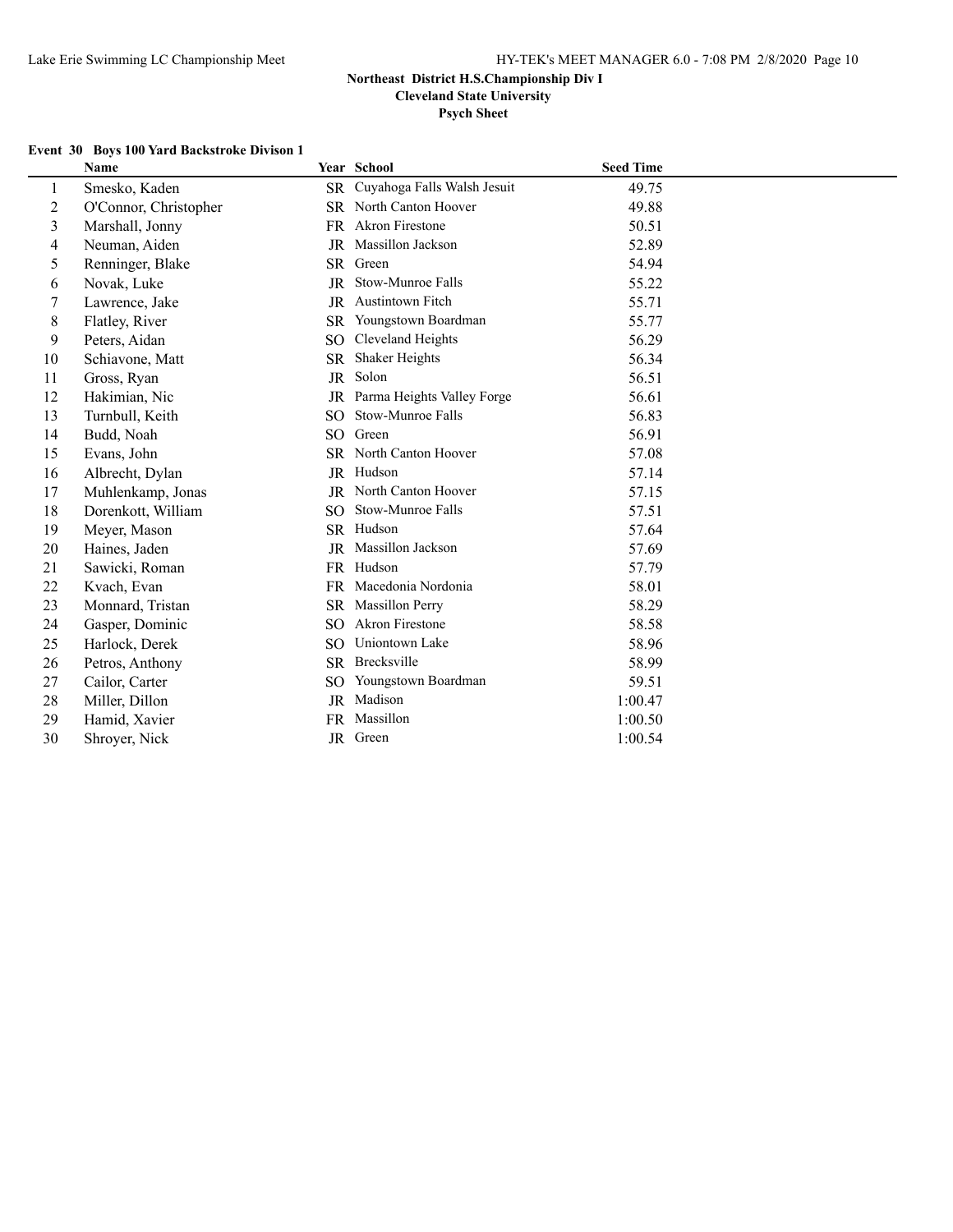**Cleveland State University**

**Psych Sheet**

#### **Event 31 Boys 100 Yard Breaststroke Divison 1**

|                | <b>Name</b>        |                 | Year School                 | <b>Seed Time</b> |
|----------------|--------------------|-----------------|-----------------------------|------------------|
| 1              | Krusinski, Pete    |                 | SR Brecksville              | 56.70            |
| $\overline{2}$ | Basista, Noah      | <b>SR</b>       | Youngstown Boardman         | 58.84            |
| 3              | Stoia, Brandon     | <b>SR</b>       | Parma Normandy              | 59.07            |
| 4              | Helmuth, Karl      | JR              | North Canton Hoover         | 59.30            |
| 5              | Haines, Magnus     | JR              | Massillon                   | 1:00.24          |
| 6              | Murlin, Charlie    | <b>SR</b>       | Shaker Heights              | 1:01.03          |
| 7              | Florio, Aidan      | SO.             | North Royalton              | 1:01.09          |
| 8              | Gemmen, Caleb      | SO.             | Mentor                      | 1:01.25          |
| 9              | Huff, James        | SO.             | Cleveland Heights           | 1:02.05          |
| 10             | Gorbachev, Denis   |                 | SR Solon                    | 1:02.08          |
| 11             | Lynch, Joe         |                 | SR Brecksville              | 1:02.25          |
| 12             | DiCenso, Tino      |                 | SR Warren G. Harding        | 1:02.35          |
| 13             | Constable, Andrew  | SO.             | Hudson                      | 1:02.41          |
| 14             | Balas, Cameron     | <b>SR</b>       | Wooster                     | 1:02.74          |
| 15             | Ehlers, Ryan       | SO.             | North Canton Hoover         | 1:02.84          |
| 16             | Barzellato, Justin | SO.             | Kent Roosevelt              | 1:03.16          |
| 17             | Szabo, Ruben       |                 | FR Hudson                   | 1:03.28          |
| 18             | Sullivan, Boston   | SO <sub>1</sub> | North Canton Hoover         | 1:03.92          |
| 19             | Lenz, Luke         | SO.             | Cuyahoga Falls Walsh Jesuit | 1:03.93          |
| 20             | Cucu, Michael      | <b>FR</b>       | Parma Normandy              | 1:04.21          |
| 21             | Mascola, Siman     | JR              | Youngstown Boardman         | 1:04.31          |
| 22             | Carr, Caleb        |                 | FR Green                    | 1:04.57          |
| 23             | Lubell, Xavier     |                 | SR Wooster                  | 1:04.96          |
| 24             | Hickin, Jacob      |                 | FR Stow-Munroe Falls        | 1:05.10          |
| 25             | Vizmeg, Alek       |                 | SR Hudson                   | 1:05.12          |
| 26             | Myers, Caleb       | SR.             | Stow-Munroe Falls           | 1:05.30          |
| 27             | Martinez, Benjamin |                 | JR Hudson                   | 1:05.38          |
| 28             | Byers, Nate        |                 | JR Green                    | 1:05.73          |
| 29             | Inwood, Ari        | JR              | Cleveland Heights           | 1:05.76          |
| 30             | Satterfield, Caleb |                 | FR Youngstown Boardman      | 1:05.91          |